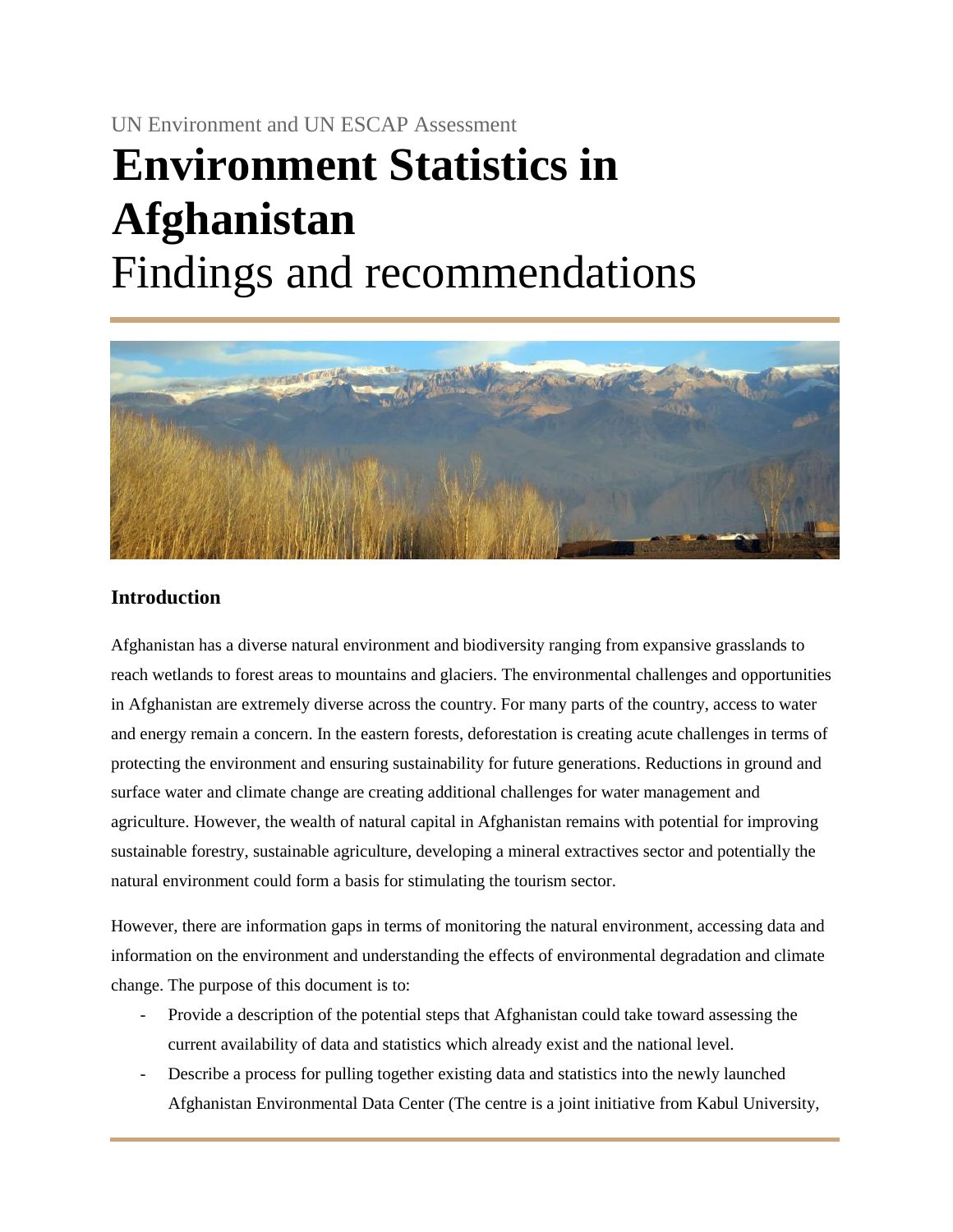Afghanistan's National Environmental Protection Agency, UN Environment, and the Afghanistan Resilience Consortium. The aim of the center is to provide decision makers with access to up-todate statistics on the environment.)

- Provide suggested roles for how the work on environment statistics may be situated in the national statistical system.
- Outline potential areas where the national statistical system in Afghanistan may wish to invest in improving the compilation and production of environment statistics and accounts.
- Recommend actions and a timeline which may be used as a starting point by the government in their

Disclaimer: This document is based on desk research and a single in-country stakeholder consultation mission conducted during September and October 2017. Thus this may not represent a complete picture.

## **Background**

## *Institutions*

The [Afghanistan National Peace and Development Framework \(](http://extwprlegs1.fao.org/docs/pdf/afg148215.pdf)ANPDF) is the overarching framework for sustainable development in Afghanistan. This plan recognizes the importance of equitable access to natural resources, including clean water and energy; the need for improved water management, particularly as it relates to the agricultural sector; the potential value of the mineral resources for the economic development of Afghanistan; and the importance of the natural environment for the current and future generations of Afghan people. However, the focus of the ANPDF is primarily on security, social development and the economy. Afghanistan also submitted a [National Voluntary Review](https://sustainabledevelopment.un.org/content/documents/16277Afghanistan.pdf) on the Sustainable Development Goals (SDGs) to the High Level Political Forum. This review primarily focused on poverty, agriculture, health, gender, infrastructure and partnerships with very little coverage on the environmental dimension of the SDGs.

The [Statistics National Strategy](http://cso.gov.af/Content/files/%D8%B3%D8%AA%D8%B1%D8%A7%D8%AA%DB%8C%DA%98%DB%8C%20%D9%85%D9%84%DB%8C%20%D8%A7%D8%AD%D8%B5%D8%A7%D8%A6%DB%8C%D9%87/Statistics%20National%20Strategy%20English.pdf) launched in 2016 provides the basis for the development of statistics in Afghanistan. The strategy positions the role of the Central Statistical Organization in the coordination and quality assurance of all statistics produced in the country. The strategy recognizes the importance of upskilling the members of the national statistical system in order to use existing statistical standards and to engage with the entities working with environmental data.

The management and monitoring of the environment and natural resources in Afghanistan is primarily delegated to the below listed ministries: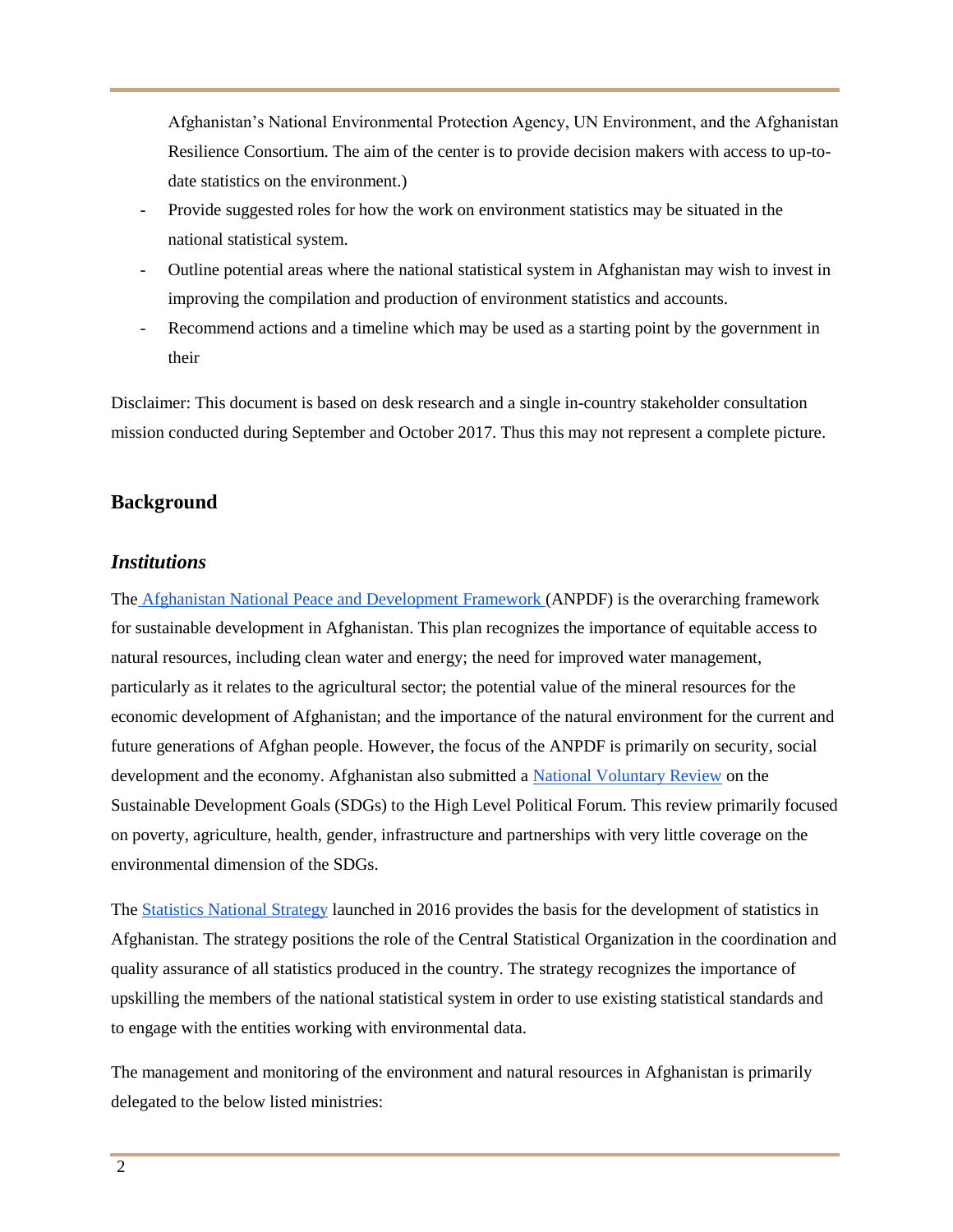- **National Environment Protection Agency (NEPA):** as per the national Environmental Law, NEPA is responsible for protecting the health of people and the environment for current and future generations, this includes through conservation, biodiversity and protected areas, building public awareness of the environment, improving air, water and soil quality, building resilience to climate change and disasters, promoting waste management and exploring ways for the sustainable use of natural resources for economic development;
- **Central Statistics Organization (CSO):** mandated to coordinate all statistical activities and to monitor all pillars of development in Afghanistan through the production of statistics and indicators, including for the sustainable development goals.
- **Ministry of Economy:** is responsible for coordinating the implementation and analysis of the SDGs and coordination the SDG Steering Committee which will monitor the SDGs using data from the CSO and other ministries.
- **Ministry of Energy and Water (MEW):** is responsible for managing the use of energy and water, measuring water quantity, flow and abstraction, and improving access to energy and water.
- **Ministry of Rural Rehabilitation and Development (MRRD):** focuses on six areas of rural development centered around water and sanitation, energy, the citizen charter, promoting small and local businesses and access to roads and transportation systems.
- **Ministry of Commerce and Industry:** responsible for promoting economic growth and development in Afghanistan including looking at the link between the environment and industry.
- **Ministry of Agriculture, Irrigation and Livestock:** responsible for agricultural policy and the collection of statistics on agriculture and land use.
- **Ministry of Foreign Affairs:** coordinates Afghanistan's engagement in the SDG process.
- **Afghanistan Meteorological Department:** Maintains meteorological and climate related data.

## *Monitoring and reporting data needs*

Afghanistan requires environment statistics for monitoring national plans and for the national monitoring of the sustainable development goals. Afghanistan has established the Afghanistan Sustainable Development Goals (A-SDGs) for national level monitoring. However, the monitoring of the environmental dimension of the SDGs is still an area for future development.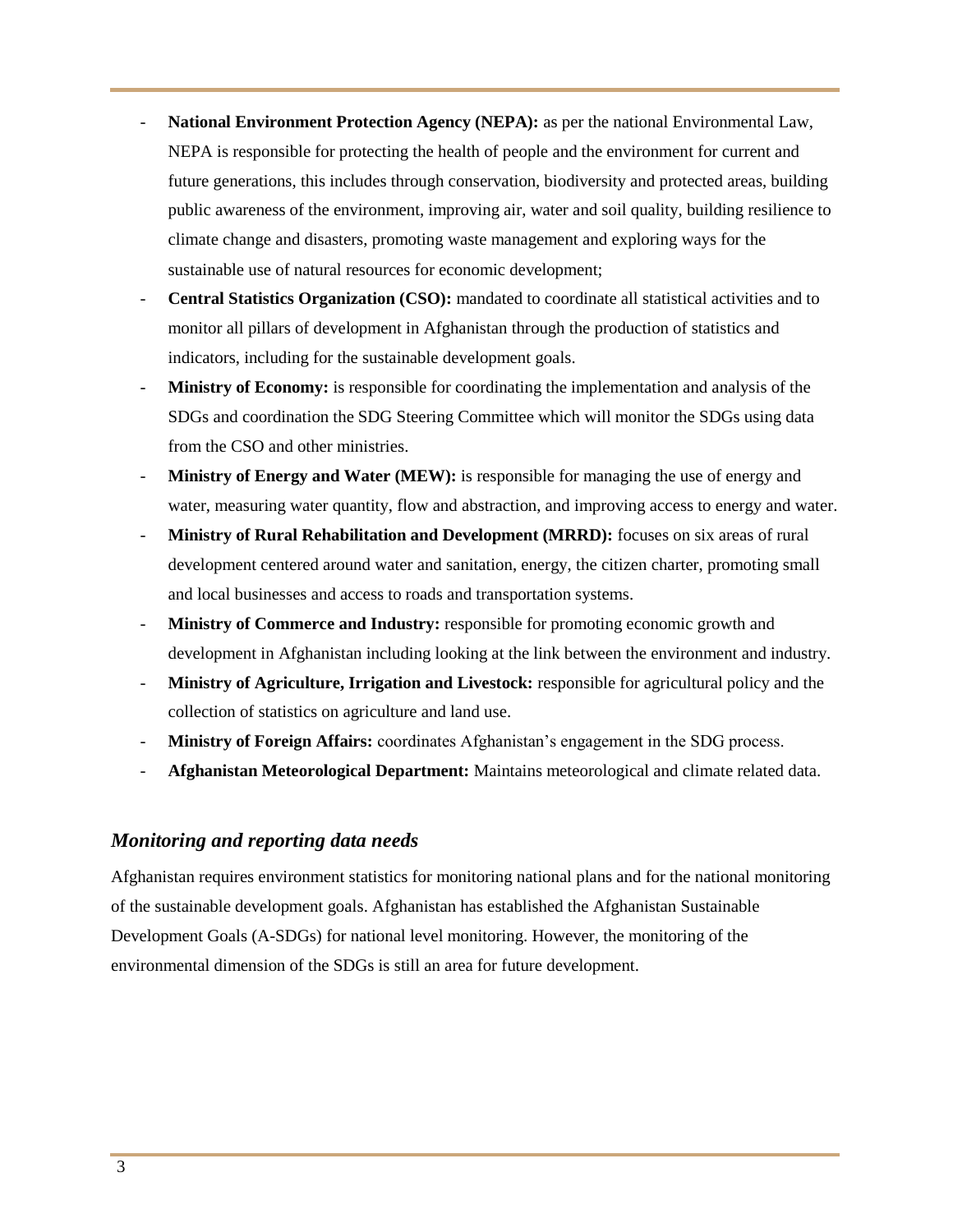| <b>17 Goals of SDGs</b> | <b>National Sectors</b>           | <b>National Targets</b> | <b>National Indicators</b> |
|-------------------------|-----------------------------------|-------------------------|----------------------------|
| 5                       | <b>Security Sector</b>            | 11 Targets              | 13 indicators              |
| p                       | <b>Education Sector</b>           | 14 Targets              | 30 indicators              |
|                         | <b>Health Sector</b>              | 12 Targets              | 21 indicators              |
| 或                       | <b>Governance Sector</b>          | 2 Targets               | 5 indicators               |
| <b>CO</b>               | <b>Infrastructure Sector</b>      | 29 Targets              | 34 indicators              |
|                         | <b>Social Protection Sector</b>   | 18 Targets              | 29 indicators              |
| Ш                       | Agriculture and Rural Dev. Sector | 20 Targets              | 20 indicators              |
| $+0.1$                  | <b>Economic Sector</b>            | 28 Targets              | 37 indicators              |
|                         | <b>Total Number</b>               | 125 Targets             | <b>190 indicators</b>      |

*(Source: Afghanistan National Voluntary Review of the SDGs, 2017.)*

Additionally, Afghanistan is party to many multilateral environment agreements (MEA) and each agreement has unique data and reporting requirements. The CBD, the BRS and the UNFCCC are among some of the environmental agreements with data heavy reporting requirements. A full list of upcoming MEA reporting requirements for Afghanistan can be found at:

[http://uneplive.unep.org/country/reportingobligations/AF#informea.](http://uneplive.unep.org/country/reportingobligations/AF#informea)

# **Situational Analysis**

## *Assessment of Statistical thematic area***s**

An initial assessment of the priority areas for environmental economic accounting conducted by Afghanistan during the ESCAP workshop on Environmental Economic Accounting for South and South West Asia identified three priorities areas of statistics for future development: water supply and use, land and forests and energy. Based on the analysis of existing information and stakeholder discussions, statistics on climate change mitigation and resilience are also a priority. Chemicals and waste management was also mentioned as a future priority. Thus this analysis will be focused around these issues, how these relate to the SDGs, the potential data sources for each and the linkage with statistical standards. All globally available data mentioned below is available from uneplive.unep.org.

Water supply and use (SDG Goal 6): The CSO has data related to access to water and sanitation. Access to water and sanitation is already being reported in the SDG process. There are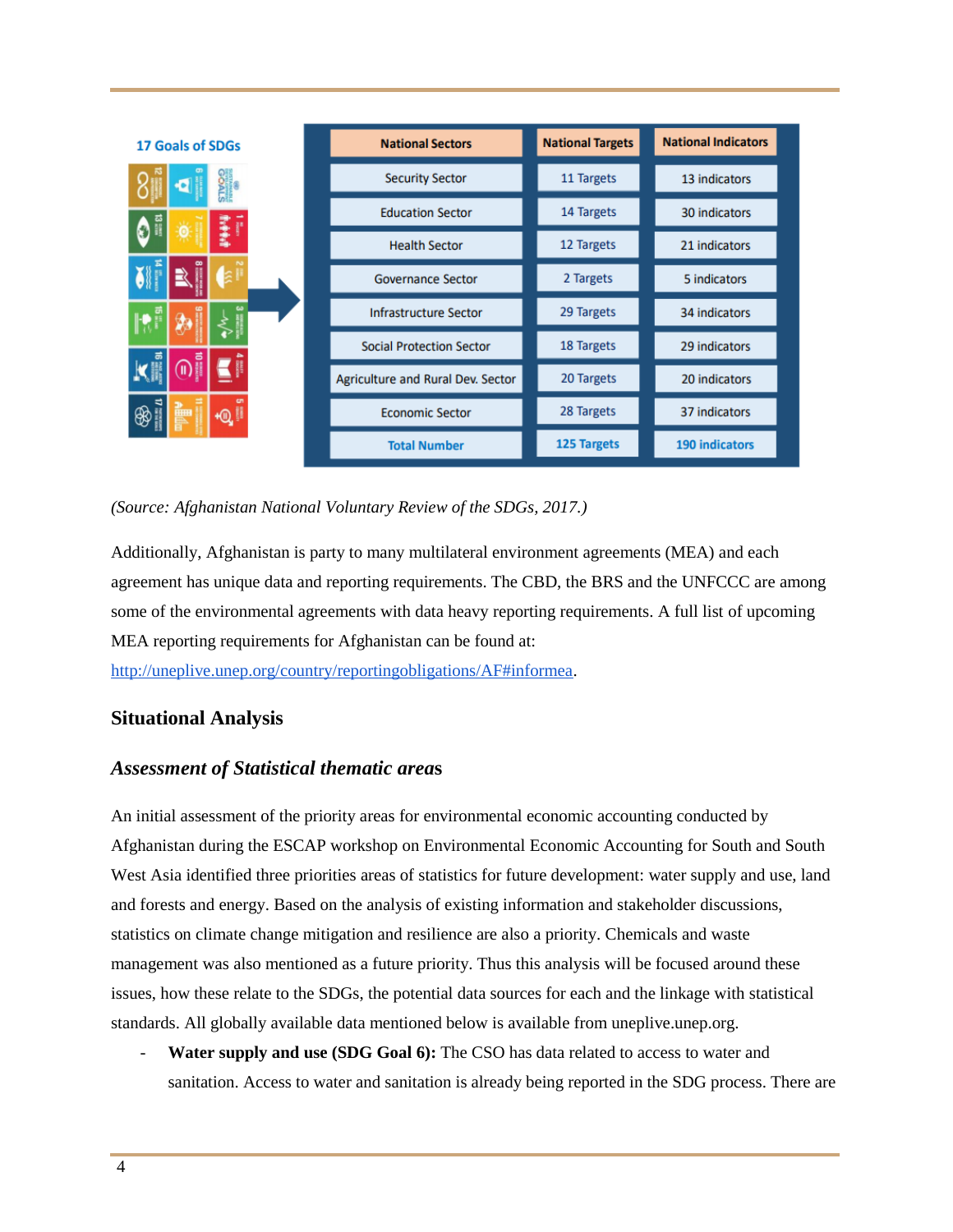global data sources on surface water and wetlands which can be used for extent, the [Global](https://global-surface-water.appspot.com/)  [Surface Water Explorer](https://global-surface-water.appspot.com/) of the Joint Research Center of the European Union for surface water is being proposed by UN Environment as a starting point for measuring the extent of national open water bodies. There is some national data being collected on precipitation and water quantity and flow. Although water quality is not currently being collected, NEPA is installing water quality monitoring stations in Kabul with the plan to expand to 22 other cities. Additionally, there is data on fertilizer consumption published by FAO which provides some insight into water quality. FAO publishes data on domestic, agricultural and industrial water withdrawal and the availability of renewable water; however, much of this data is more than 10 years old. It is not clear how much national data exists on wastewater, water abstraction or use (typically a business survey would be a good source of information for the industries which are using boreholes or wells as opposed to water provisioned), a more detailed assessment could identify potential data sources. There is an agricultural survey which could be used for water use by agriculture and livestock.

- Land and forest (SDG 15): The CSO and MAIL have information on the forestry sector, but there is a need to assess the existence of national data sources on land cover and land use. There is data on protected areas which is already being reported globally for use in the World Database on Protected Areas and in the SDG reporting. FAO publishes data on forest cover data; however, there may be some issues with the quality of the data as FAO has reported no change in forest cover in recent years. The value added from the forestry sector is captured in the Afghanistan national accounts and in the global national accounts data published by UNSD. There are global land cover products which could be used for land cover, such as the European Space Agency [Climate Change Initiative Landcover d](https://www.esa-landcover-cci.org/)atabase. It is not clear if there are additional sources of information at the national level on the public expenditure on the environment; on forest management; on land use; on land degradation or on other land related topics. The global earth observation data, including the land cover database mentioned above, may provide a starting point for better monitoring land and forests. In terms of biodiversity, much of this information would come from scientific studies. The IUCN red list includes threatened and endangered species. A further scoping of the area of biodiversity would be needed to assess the availability of data on this topic.
- **Energy (SDG 7):** This assessment did not cover energy in detail. There is data on access to electricity which is maintained by the CSO and is already being used for the SDG reporting. There is some data related to trade of fuel, the population using biomass fuels and fuel consumption being published by various global sources. However, a more in-depth assessment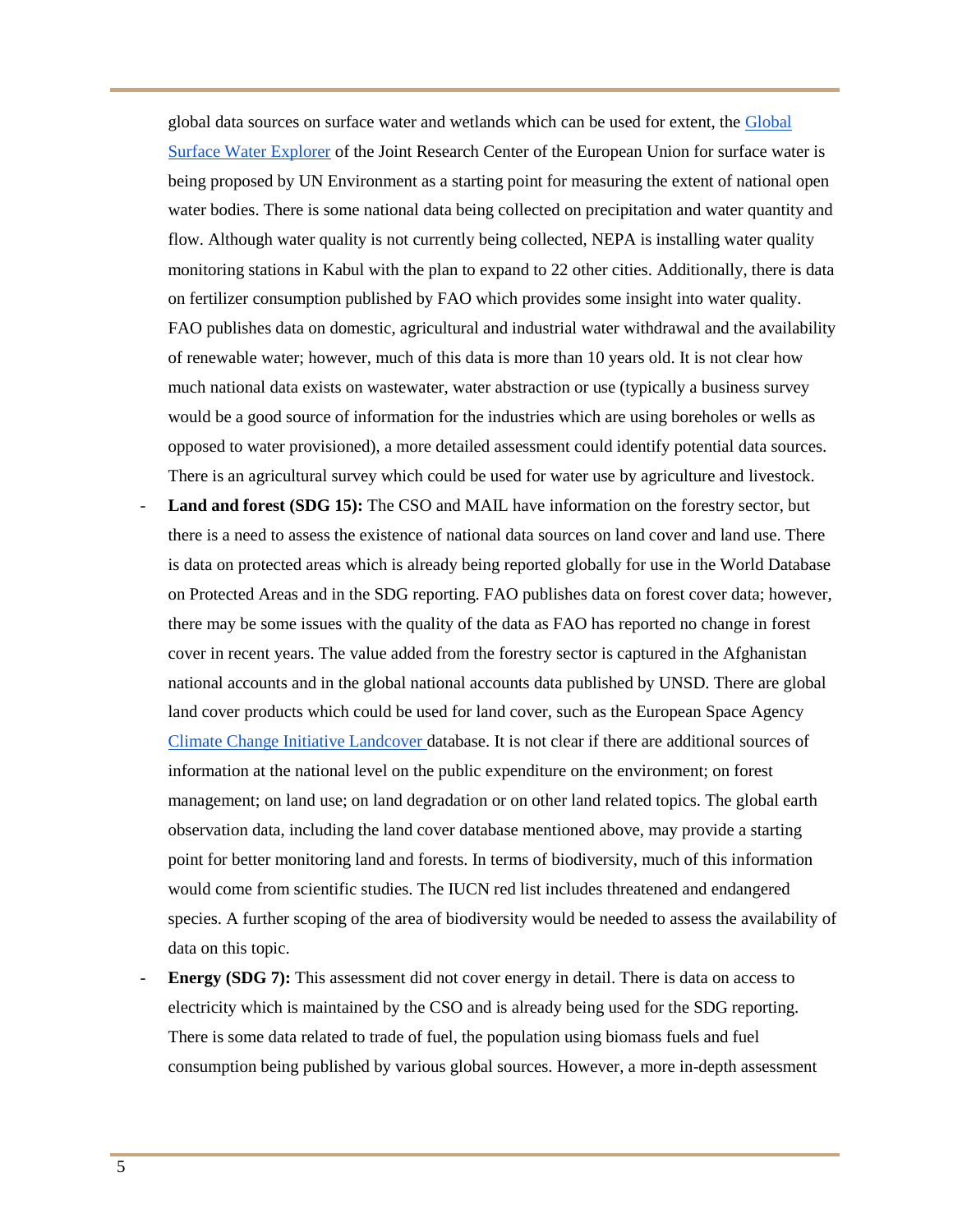would be necessary to identify the availability and quality of data on the energy supply, energy use, the energy mix and the investment in energy.

- **Climate change and disasters (SDG 1, 11 and 13):** To assess vulnerability, adaptation and resilience is often done through using existing indicators such as the occurrence of disasters, the population living in disaster prone areas, the quality of ecosystems which can help improve adaptive capacity, measuring changes in ecosystem health and extent and measuring the investment and development of areas which improve climate resilience. Measuring climate change mitigation requires a wealth of indicators related to agriculture, energy, national accounts, trade and domestic production and consumption. A detailed assessment of the availability of national indicators across environmental domains would provide a basis for identifying new sources of data and the quality of the data sources.
- **Chemicals and waste (SDG 12):** NEPA has a relationship with municipal authorities related to bringing together waste data. However, due to the multiplicity of methods being used at the local level and the lack of guidance on measuring chemicals and hazardous wastes (including hospital waste and e-waste), it may be necessary to secure dedicated resources for setting up a waste statistics system if this a national priority. The Framework for the Development of Environment Statistics and the System of Environmental Economic Accounting both include guidance on waste management.

Most of the providers of environmental data are interested in providing open access to data and information and there is a willingness to share information. Thus Afghanistan is in an excellent position to develop and implement improvements on environment statistics.

## **Potential Recommendations**

Based on the above statistical areas there are three main capacity and human resource needs which can be linked to existing initiatives and Ministries.

## *Action Area 1: Improve enviroment data sharing and data access*

There is a lack of knowledge sharing on which data exist in which Ministry and what data is available at the national level. The Afghanistan Environment Data Center can provide a platform for pulling together national data and information, including geospatial data. This would fall under the 'Enviromental Data Networks' mandate of the center. In order to improve the access to geospatial data and statistics the following steps could provide a way forward: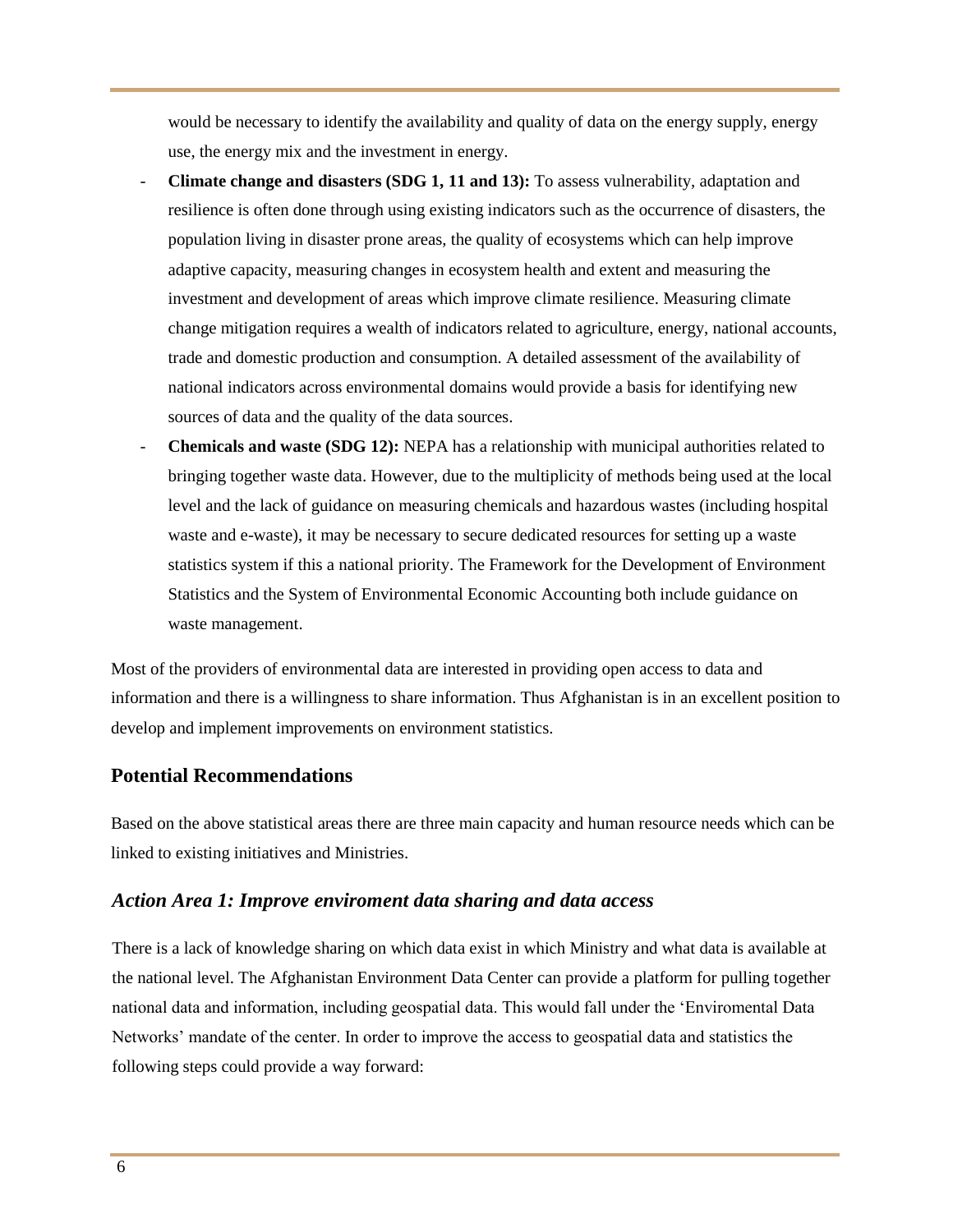- 1. **Establish a governmental Working Group on Environmental Data, i**deally this group would report to an existing governmental mechanism such as the SDG Working Group. A potential TOR for such a group is included in Annex 1.
- 2. **Designate a person, a Data Manager, responsible for acting as Secretary to the Working Group and for coordinating data sharing.** Someone from the Afghanistan Environment Data Center Research or from the CSO may be a logical choice to lead this work. Without a person responsible for the day-to-day work and follow up then it is unlikely that this work will progress. In the initial phase, a full time staff dedicated to the work for 2-3 months would be useful.
- 3. **Conduct an assessment of existing national data.** Th[e Environment Statistics Self](https://unstats.un.org/unsd/envstats/fdes/essat.cshtml)  [Assessment Tool \(https://unstats.un.org/unsd/envstats/fdes/essat.cshtml\)](https://unstats.un.org/unsd/envstats/fdes/essat.cshtml) would provide a well established way to conduct such an assessment. The tool includes a full scope of environment statistics which covers all areas which may be of use for national monitoring and also for international reporting purposes. All members of the Working Group on Environmental Data would be responsible for scoping the availability of data within their Ministry and then would provide this information to the Data Manager. The group would need to meet monthly at a minimum to discuss progress.
- **4. Identify existing globally available data on UNEPLive, MapX and other platforms which can be used in the data center.** UN Environment can provide assistance from headquarters on data, statistics and maps which may be useful to consider. Additionally, MapX is working on geospatial data sources. This information could be provided to the Data Manager for them to also share information with the Working Group on Environmental Data.
- 5. **On the basis of the assessment, determine which data should be included in a data platform.** The Working Group may wish to establish criteria for data before including them. For example, the criteria may include: (1) Only including data which have geographical coverage of at least 3 (or all) regions of the country; (2) only including data which has available information on the source and quality of the data; (3) only including data which is expected to be collected for more than one time point; (4) only including data which is from an official or reputable source; or (5) perhaps only data for which the description is available in a certain language. Additionally, if the Afghanistan Environment Data Center is used as the platform for data sharing, it may be useful to establish a data validation mechanism by which the CSO helps verify the quality of the national data and statistics added to the platform.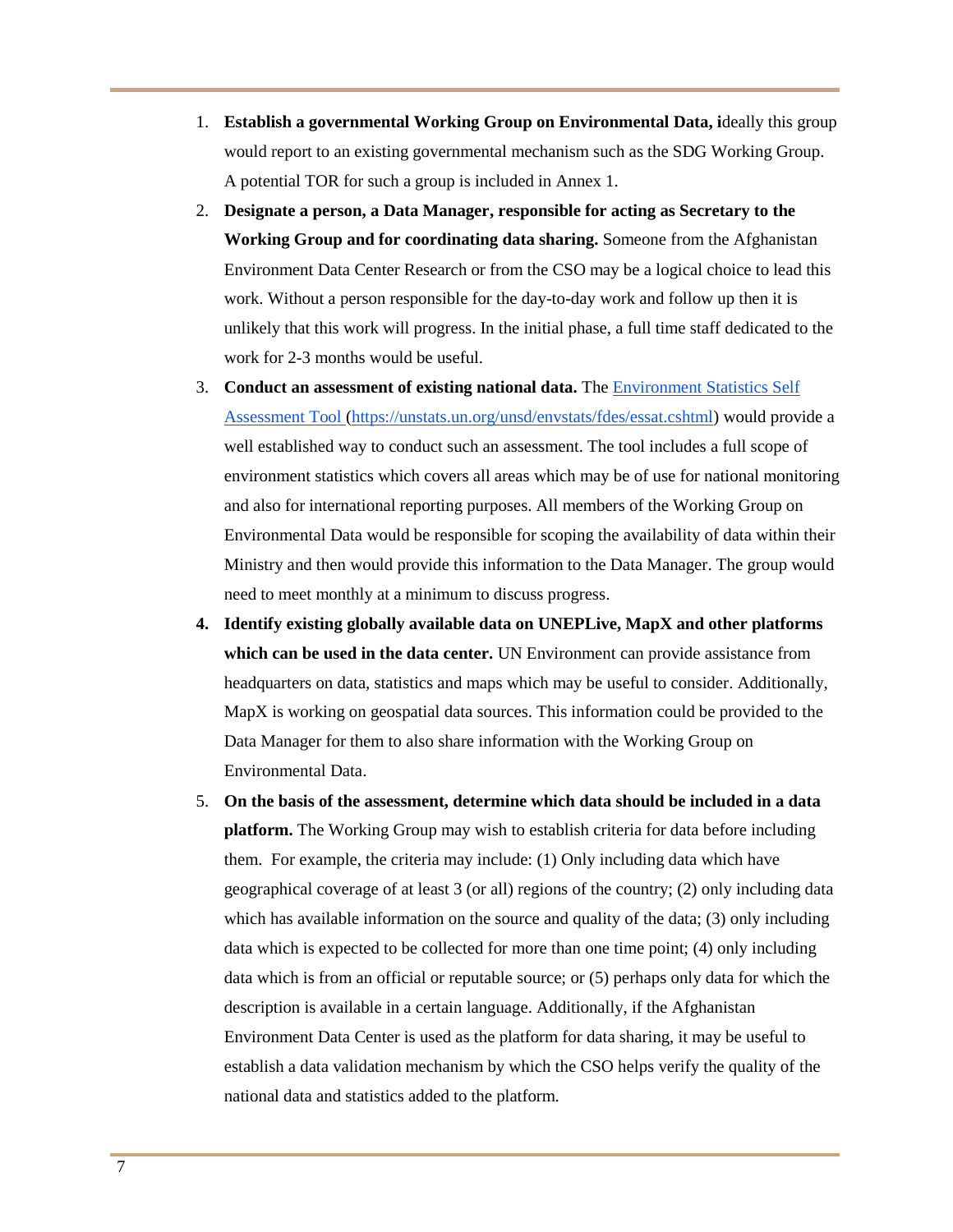- 6. **Develop a platform for hosting the global and nationally available data, including geospatial data.** This would require dedicated ICT support which could potentially be provided by the Afghanistan Environment Data Center. The platform should include both data and metadata (definitions, methodologies, etc.)
- **7. Utilize the Working Group to obtain necessary data and metadata.** Once it is clear the scope of the data to be collected, then the ICT person responsible for pulling together the data can discuss how to provide data with the Working Group (i.e. through excel based tables or another means). It may also be necessary to standardise the data if different agencies use different regional names.

#### *Action Area 2: Improve enviroment statistics systems*

The Central Statistics Office has recognized the need for improved environment statistics for policy and for SDG monitoring. The CSO is looking to improve environmental monitoring. This section provides some steps which could be useful.

- 1. **Establish a designated Unit or section of the CSO responsible for Environment Statistics.** The CSO has indicated that they would like to establish a unit on environment statistics which could be used to help develop ways to turn geospatial information into environment statistics, to use existing data on natural resources from multiple sources to compile environmental economic accounts, and to provide quality assurance guidance to the other Ministries of Government. A potential TOR is in Annex 2.
- 2. **Utilize the Working Group on Environment Statistics to understand data availability and quality.** An assessment as described above would be largely beneficial for the work of the CSO.
- 3. **Define priority account(s) to work on in order to provide policy relevant indicators.**  The suggestions above related to water and land/forests might be a good place to start. The [System of Environmental Economic Accounting p](https://unstats.un.org/unsd/envaccounting/seea.asp)rovides a guidance document on compiling water and land accounts. UN ESCAP and UN Environment can continue to provide additional training and support in this area via email and potentially follow up support (dependent on a clear demand from the CSO).
- 4. **Capacity building and training on environment statistic and accounting.** The CSO and other stakeholders may wish to build capacity through online training as a starting point for this area of work. ESCAP has a training repository which can provide an overview of the System of Environmental Economic Accounting and specific training on water, land and other areas at [http://communities.unescap.org/environment-statistics.](http://communities.unescap.org/environment-statistics)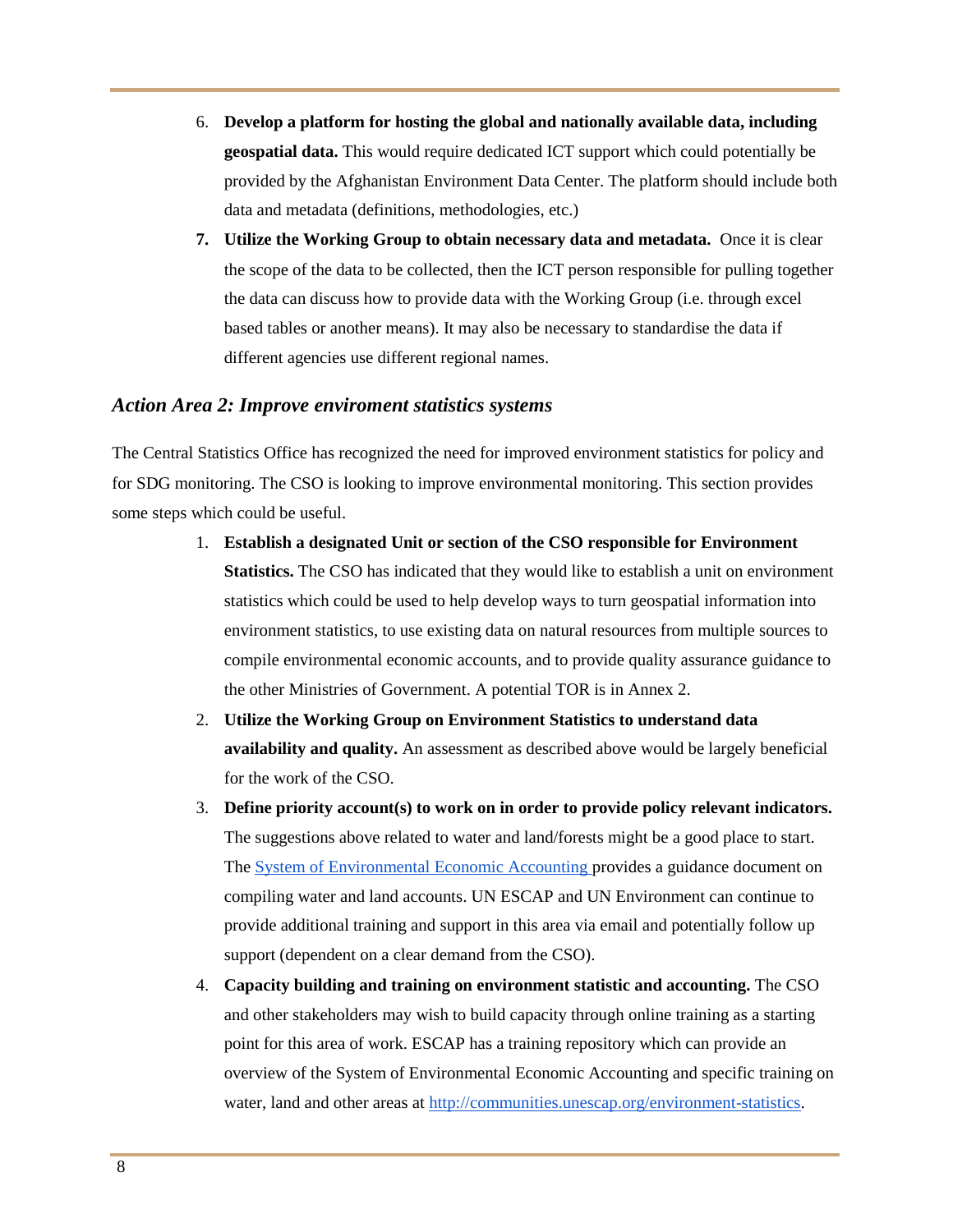Additionally, UN Environment and ESCAP can send additional online training materials upon request. ESCAP also hosts regional and national trainings for staff of CSOs and will continue to invite Afghanistan when these opportunities arise.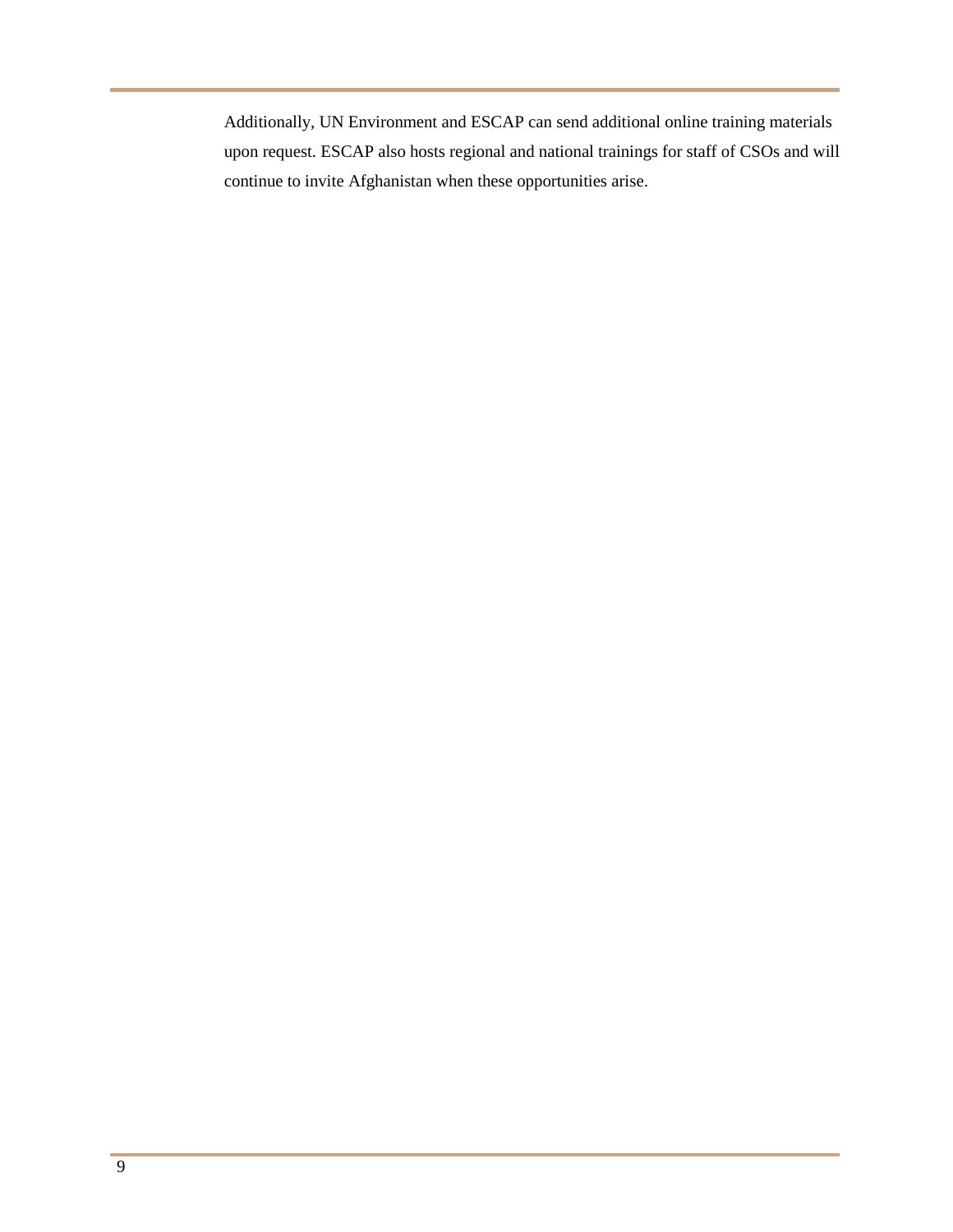# **Annex 1: Draft TOR for a Working Group on Environment Data**

#### **Background**:

There is a need for coordination among environment data providers and users in order to improve access to information.

#### **Objectives and functions**

The overall objectives and functions of the Working group for Environment Data will be to:

1. Provide a forum for coordination of environmental data and statistics with the view to improve data access and use.

2. Discuss issues related to data quality with a view to developing environment statistics according to international definitions and requirements

3. Propose activities to increase the use of information to support social, economic and environmental policy decision making;

4. Provide advice to the Afghanistan Environment Data Center on the content and scope environment data that can be included in an environment data platform.

5. Discuss various technical, institutional and information policy issues related to implementation of environment statistics.

6. Identify data that can use used for monitoring the 2030 Agenda (i.e. the SDGs).

7. Increase the availability of quality and timely environment statistics and indicators required for decision making through sharing data and metadata.

## **Organizational structure**

To achieve the objectives, the Working group for Environment statistics, work will focus on to promote and standardize the environmental data collection, compilation processes, methodologies and frameworks. Accordingly, the Working group for Environment statistics will; Promote and encourage close collaboration between Central Statistics Office and the counterparts of the national statistical system, and encourage adoption of global statistical frameworks (FDES, SEEA etc.). The group will also encourage the use of new and existing data, including geospatial data and will encourage participation in online and other trainings to improve technical skills and capabilities on environment statistics unit. The group will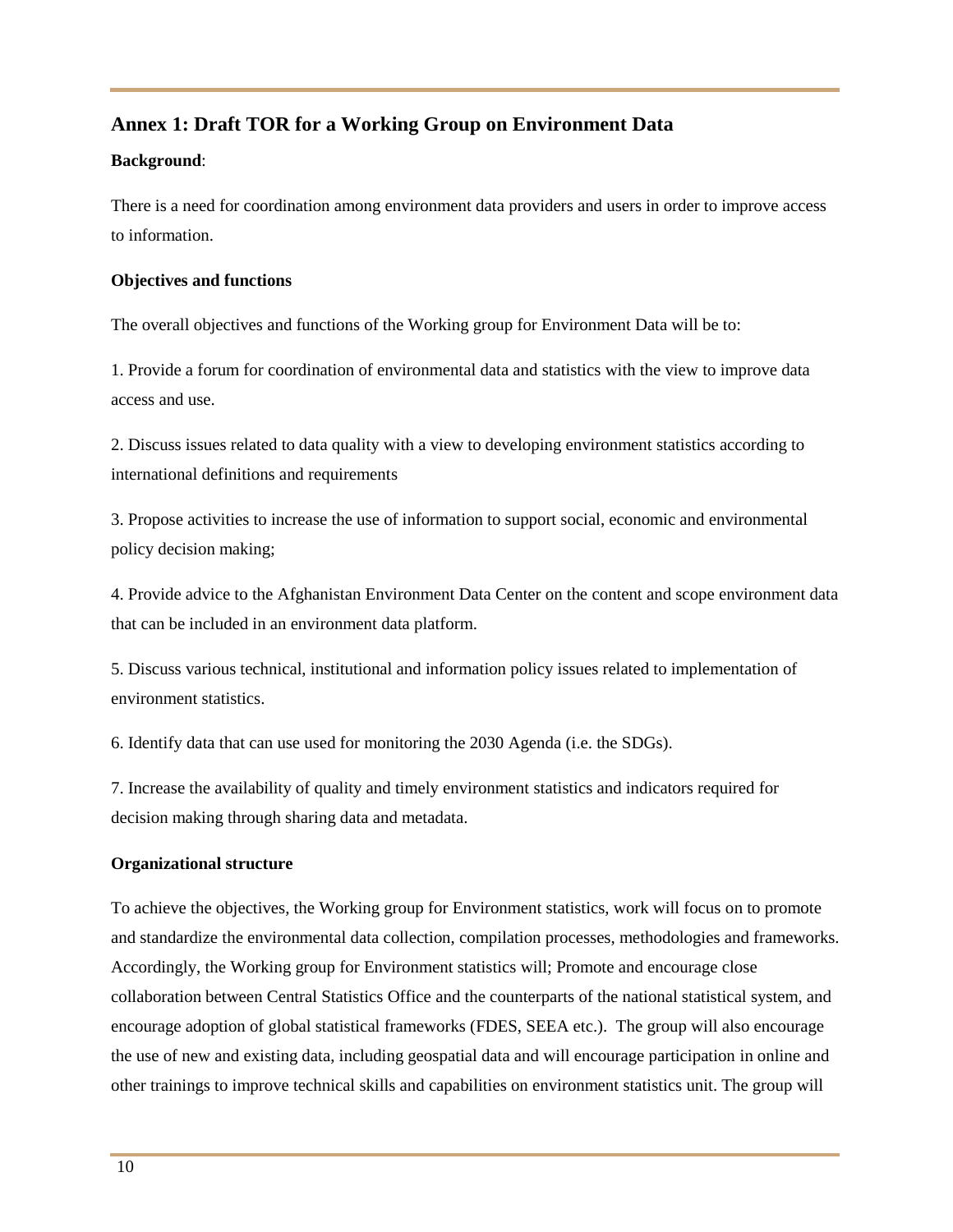encourage the development of communication mechanisms to increase the visibility of environment data and statistics.

#### **Membership, composition and terms of office**

The Working Group will comprise experts from national government agencies, private sector and other stakeholders with technical expertise in fields relevant for environment statistics (e.g.: waste, water, energy, biodiversity, climate change, weather, geospatial, disaster etc.) in addition to people with knowledge and experience in the area of statistics. . The Working Group will elect two co-Chairs and will be supported by a dedicated Secretary. The Co-Chairs will lead the group while the Secretary will handle the organizational and supporting work.

The Secretary will provide the day-to-day management and coordination; undertake all internal communication on behalf of the Group and ensure the follow up on actions. In cooperation with the co-Chairs, the Secretary will coordinate, monitor and report on the activities of any subgroups, organize and develop the agenda for the Working Group meetings.

#### **First steps and timeline**

#### **WG = Responsibility of the Working Group**

# **S = Responsibility of the Secretary of the Working Group (the Afghanistan Environmental Data Center)**

S: Organize monthly meetings

S: By November 2017: Provide the Working Group with an overview of existing global data.

WG: By December 2017: Conduct an assessment of existing national data using the Environment Statistics Self Assessment Tool [\(https://unstats.un.org/unsd/envstats/fdes/essat.cshtml\)](https://unstats.un.org/unsd/envstats/fdes/essat.cshtml). All members responsible.

WG: By December 2017: Review national and global available data to determine if this data should be included in the national data platform.

WG: By December 2017: Determine criteria for the data platform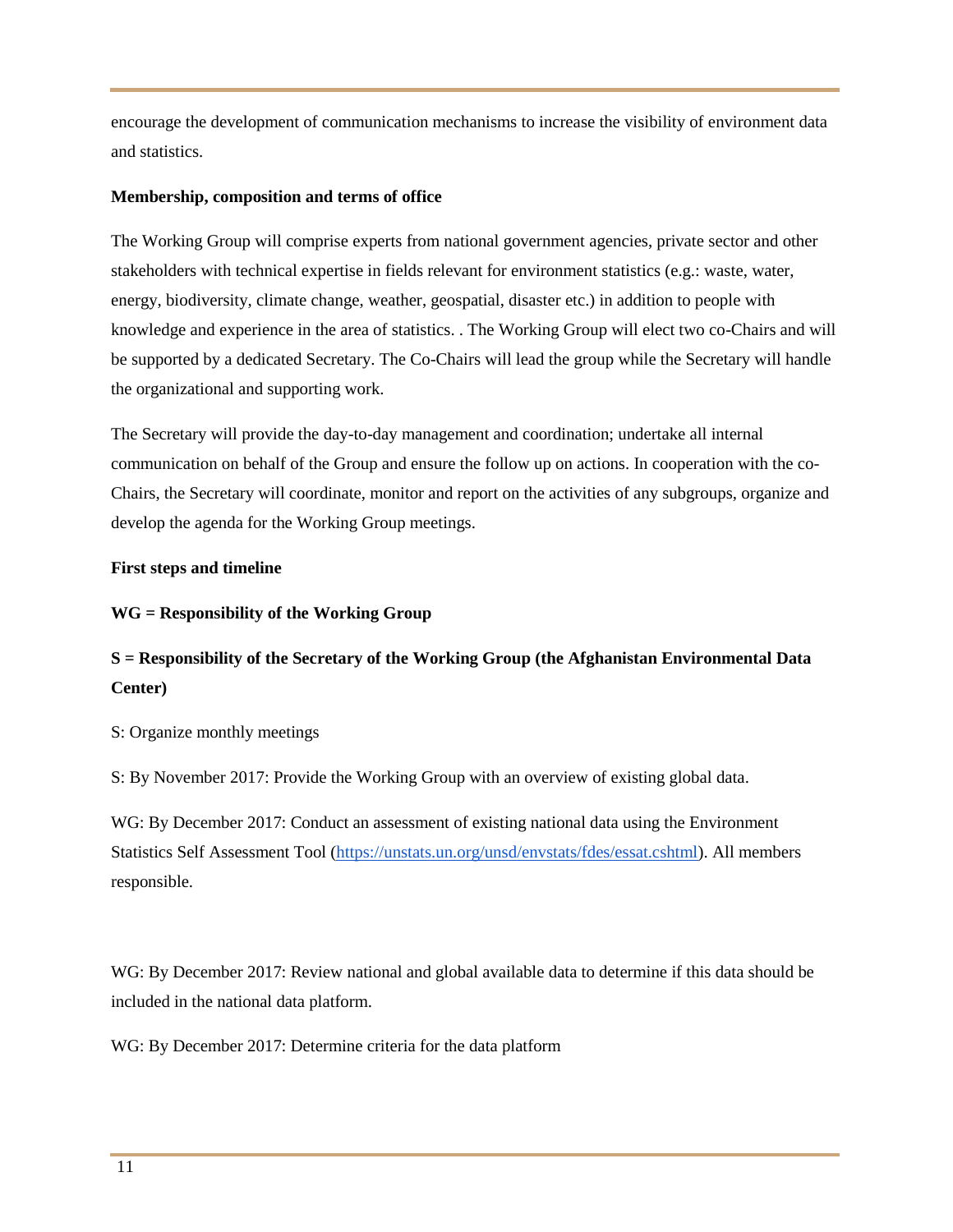S: By February 2018: Develop a platform for hosting the global and nationally available data, including geospatial data.

WG: By March 2018: Compile the data and metadata and send to the Secretary of the Group.

WG: By April 2018: Review the content of the platform, determine if there are data gaps that need filling and design a workplan for the next year. (The group could continue to serve as the forum for providing advice to the CSO on environment data and statistics.)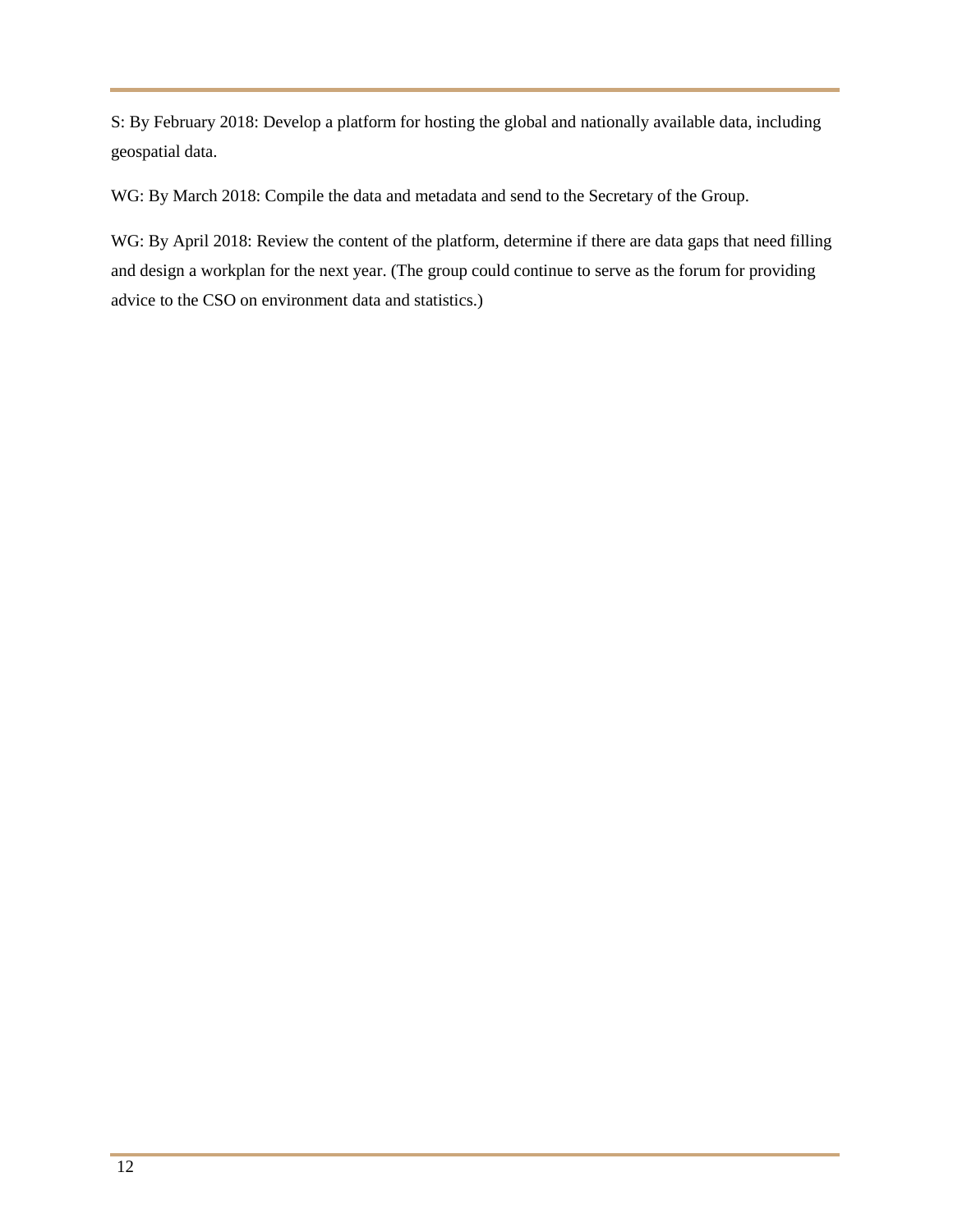# **Annex 2: Draft TOR for Environment Statistics Unit in the CSO**

# **Mandate of the unit:**

Coordinate inventorying acquisition and publication of environmental data across the National Statistical System

Advising CSO and other departments on data quality and application of international standards

Compile and publish priority environmental-economic accounts

Publish annual compendia of statistics and contribute indicators to national reports

Draft organogram for environment statistics unit (5-10 persons)



## **TORs, background and tasks of the staff**

## **\*Unit head: environmental statistician**

Tasks: Manage work priorities of sections, apply national and international statistical standards (e.g., SEEA, FDES); coordinate within CSO to acquire and use data, to adapt work plan to CSO standards and processes (e.g, GSBPM, DQAF); coordinate contributions to national data needs (e.g., data centre, SDG reports..)

Background: geography, environmental economics, environmental studies...

Skills: environmental analysis; project management; written and oral communications;

**Assistant to unit head:** administrative support, coordination of activities, database support, publications support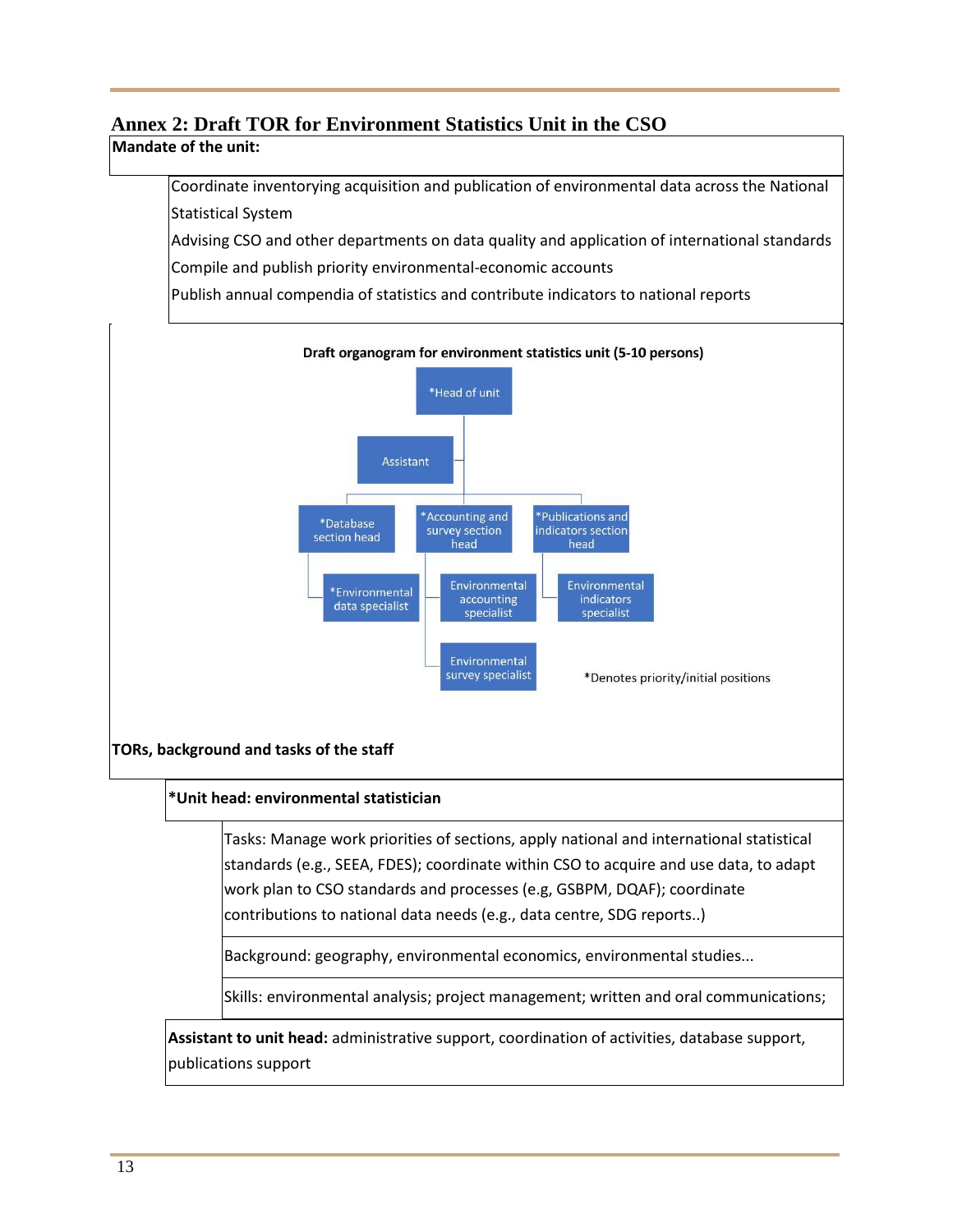**\*\*Database section (This could be not needed if the Afghanistan Environment Data Center can accomplish much of this role. In this case the CSO may want to have just one person responsible for working with and validating the data in the Afghanistan Environment Data Center):** Inventory, acquire and manage priority spatial and other environmental data (databases, indicators)

**\*Head data section:** spatial & database specialist; land and ecosystem accounts; geocoding of existing data

Background: GIS and database management

Skills: spatial analysis, data management

**Environmental data specialist:** validation of air, water, waste; methodology support data

Background: environmental engineering

Skills: validation of monitoring and other data

**Accounting and survey section:** compile priority environmental-economic accounts

**\*Head accounting and survey section:** development of accounts, validation of related data, exploitation of survey data

Background: economics, national accounting, sociology...

Skills: environmental-economic accounting, environmental data analysis

**Environmental accounting specialist:** data acquisition, validation of environmentaleconomic accounts

Background: economics, national accounting, natural resource management, sociology...

Skills: environmental-economic accounting, environmental data analysis

**Environmental survey specialist:** develop new surveys (e.g., industrial water use, environmental expenditures), exploit existing surveys (e.g., Census, households environment) and contribute questions for existing surveys (e.g., economic survey)

Background: environmental studies, geography

Skills: economic and household survey design and analysis